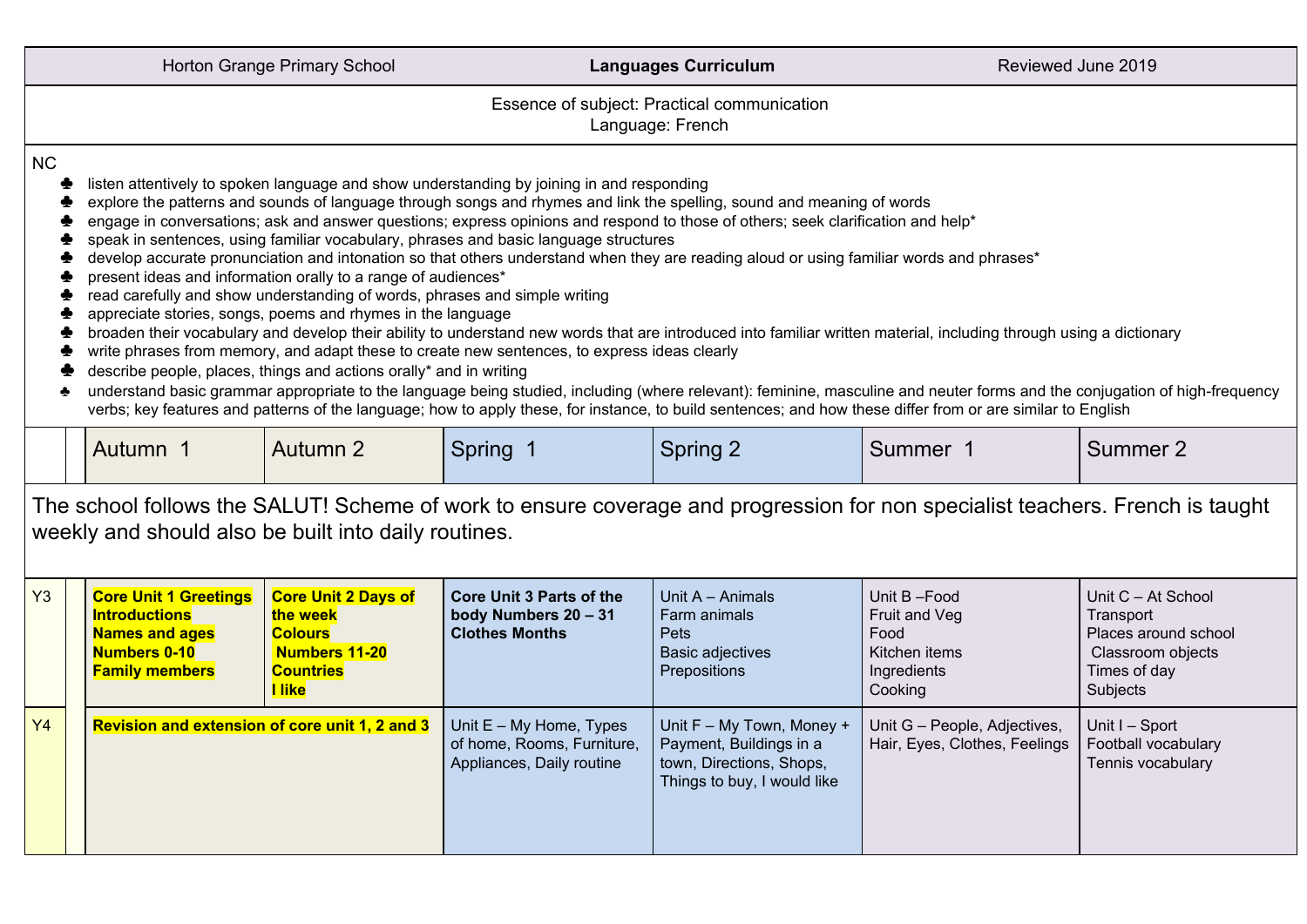| Y5                                                                                                                                                                                                                                                                                                                                                                                                                                                                                                                                                                                                                                                                                                                                                                                                                                                                                                                                                                                                                                                                                                                                                                                                                                                                                                                                                                                                                                                                                                                                                                                                                                                                                                                                                                                                                                                                                                                                                                                                                                                                                                                                                                                                                                                                                                                                                                                                                                                                                                                                                                                                                                                                                                                                                                                                                                                                                                                                                                                                                                              |  | <b>Fluency - core unit</b><br>1,283                                                                   | Unit J - On Holiday<br>Countries<br>Accommodation<br>Zoo animals<br>The beach<br>Theme park | Unit $K -$ Eating<br>Café vocabulary & drinks<br>Ice cream parlour<br><b>Market Restaurants</b><br>Ordering | Unit L - Hobbies<br>Preferences<br><b>Music</b><br>Instruments<br>The weekend Films            | Unit M-Trip<br>Journey<br>Through the Window<br><b>Museums</b><br>The countryside | Unit O - Environment<br>Weather<br>Ponds<br>Wildlife<br>The garden<br><b>Rubbish and Recycling</b> |
|-------------------------------------------------------------------------------------------------------------------------------------------------------------------------------------------------------------------------------------------------------------------------------------------------------------------------------------------------------------------------------------------------------------------------------------------------------------------------------------------------------------------------------------------------------------------------------------------------------------------------------------------------------------------------------------------------------------------------------------------------------------------------------------------------------------------------------------------------------------------------------------------------------------------------------------------------------------------------------------------------------------------------------------------------------------------------------------------------------------------------------------------------------------------------------------------------------------------------------------------------------------------------------------------------------------------------------------------------------------------------------------------------------------------------------------------------------------------------------------------------------------------------------------------------------------------------------------------------------------------------------------------------------------------------------------------------------------------------------------------------------------------------------------------------------------------------------------------------------------------------------------------------------------------------------------------------------------------------------------------------------------------------------------------------------------------------------------------------------------------------------------------------------------------------------------------------------------------------------------------------------------------------------------------------------------------------------------------------------------------------------------------------------------------------------------------------------------------------------------------------------------------------------------------------------------------------------------------------------------------------------------------------------------------------------------------------------------------------------------------------------------------------------------------------------------------------------------------------------------------------------------------------------------------------------------------------------------------------------------------------------------------------------------------------|--|-------------------------------------------------------------------------------------------------------|---------------------------------------------------------------------------------------------|-------------------------------------------------------------------------------------------------------------|------------------------------------------------------------------------------------------------|-----------------------------------------------------------------------------------|----------------------------------------------------------------------------------------------------|
| Y6                                                                                                                                                                                                                                                                                                                                                                                                                                                                                                                                                                                                                                                                                                                                                                                                                                                                                                                                                                                                                                                                                                                                                                                                                                                                                                                                                                                                                                                                                                                                                                                                                                                                                                                                                                                                                                                                                                                                                                                                                                                                                                                                                                                                                                                                                                                                                                                                                                                                                                                                                                                                                                                                                                                                                                                                                                                                                                                                                                                                                                              |  | Fluency – on -going conversation French applying learning from core unit across lessons over the year |                                                                                             |                                                                                                             |                                                                                                |                                                                                   |                                                                                                    |
| Y6                                                                                                                                                                                                                                                                                                                                                                                                                                                                                                                                                                                                                                                                                                                                                                                                                                                                                                                                                                                                                                                                                                                                                                                                                                                                                                                                                                                                                                                                                                                                                                                                                                                                                                                                                                                                                                                                                                                                                                                                                                                                                                                                                                                                                                                                                                                                                                                                                                                                                                                                                                                                                                                                                                                                                                                                                                                                                                                                                                                                                                              |  | Unit N - Seasons<br>Easter<br>Christmas<br>The date<br>Arts and crafts                                | Unit $Q - In$ France<br><b>French cities Paris</b><br>Francophone countries<br>French food  | Unit $R -$ Family<br>Family members<br><b>Chores</b><br>Weekend outings<br><b>Birthdays</b><br>Cinderella   | Unit S - Friends<br>Activities<br>Places to go<br>Sleepovers<br>Midnight feasts<br>Invitations | Unit T - Future<br>This weekend<br>Tomorrow<br>Comparisons<br>Verbs<br>Feelings   | Unit $U -$ Jobs<br>Jobs<br>Workplaces<br>Outer Space<br>Fire stations                              |
| <b>Key Vocabulary:</b><br>Year 3 – words and simple sentences including questions and expressing preference<br>Unit 1 - Bonjour (hello), Au Revoir (Goodbye), Ca va? (How are you?), merci (thank you), Je m'appelle (I am called), Numbers 0-10,<br>Unit 2 – Colours, Numbers 11-20, J'aime (I like), Je n'aime pas (I don't like), Combien? (How many?) Days of the week<br>Unit 3 – Qu'est-ce que c'est? (What is it?), Numbers 21-30, C'est (It is), Months<br>Unit A – J'ai (I have), un chat (a cat), un chien (a dog), grand (big), petit (small), Ou est? (Where is?) devant (in front), sur (on), sous (under), a cote de (next to) regarder (to watch),<br>ecouter (listen to)<br>Unit B- la nourriture (food), Ce sont (These are), Tu aimes? (Do you like?) Qu'est-ce que tu manges? (What are you eating?) Je mange (I am eating), le pain (bread), le lait (milk), s'il<br>vous plait (please), Qu'est-ce que vous desirez? (What would you like?), Je voudrais (I would like)<br>Year 4 - consolidation of Year 3 work and adjective agreement, use if il and elle<br>Unit 1 - Bonjour (hello), Au Revoir (Goodbye), Ca va? (How are you?), merci (thank you), Je m'appelle (I am called), Numbers 0-10,<br>Unit 2 – Colours, Numbers 11-20, J'aime (I like), Je n'aime pas (I don't like), Combien? (How many?) Days of the week<br>Unit 3 – Qu'est-ce que c'est? (What is it?), Numbers 21-30, C'est (It is), Months<br>Unit E - Ou habites-tu? (Where do you live?), J'habite (I live), une maison (a house), a town (une ville), une chambre (a bedroom), un salon (a living room), une chaise (a chair), une<br>table (a table), Qu'est-ce que tu fais chaque jour? (What do you do every day?)<br>Unit F – Ca coute combine? (How much does it cost?), Ca coute (It costs), des magasins (some shops), la gare (the station), a droite (on the right), a gauche (on the left),<br>Unit G-Tu es comment? (What are you like?), J'ai (I have), Je suis (I am), les yeux (eyes), les cheveux (hair), Il est comment? (What's he like?) Elle est comment? (What's she like?)<br>Qu'est-ce que tu portes? (What are you wearing?), Je porte )I'm wearing)<br>Unit I-Tu joues a quel sport? (What sport do you play?), Je joue (I play), Tu aimes faire quell sport? (What sport do you like?), Tu sais jouer? (Can you play), le foot (football), le tennis<br>(tennis)<br>Year 5 - tense: past, present, present continuous and future, modal verbs<br>Fluency: Bonjour (hello), Au Revoir (Goodbye), Ca va? (How are you?), merci (thank you), Je m'appelle (I am called), Numbers 0-10, Colours, Numbers 11-20, J'aime (I like), Je<br>n'aime pas (I don't like), Combien? (How many?) Days of the week, Qu'est-ce que c'est? (What is it?), Numbers 21-30, C'est (It is), Months<br>Unit J – Ou vas-tu en vacances? (Where are you going on holiday?), Je vais a (I'm going to), J'ai vu (I saw), Mon animal preferee est (My favourite animal is), a la plage (at the beach),<br>au parc d'attractions (at the theme park) |  |                                                                                                       |                                                                                             |                                                                                                             |                                                                                                |                                                                                   |                                                                                                    |